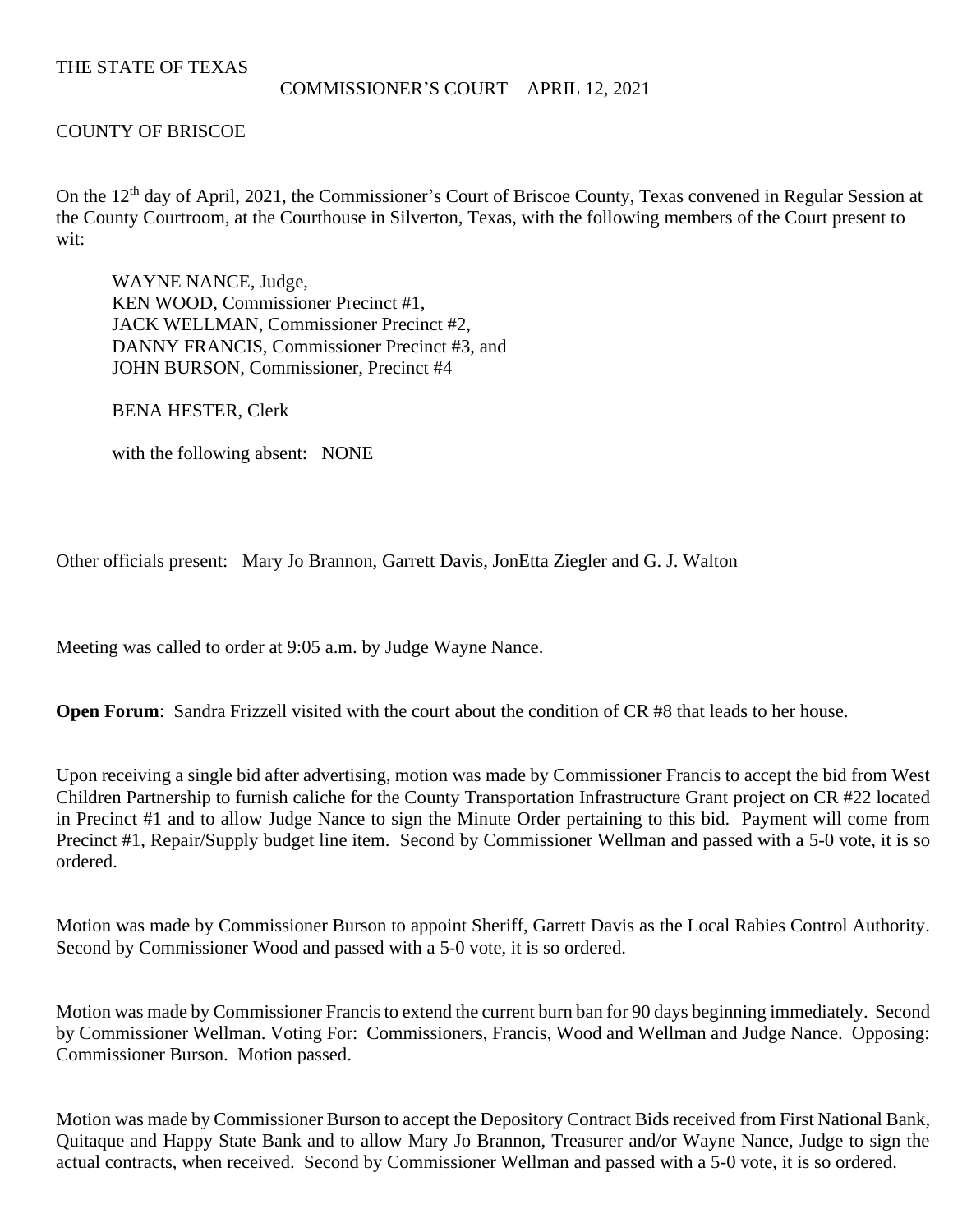Motion was made by Commissioner Burson for the county to purchase 8 curtains and 4 rods at the costs of \$104.00 from Emily Teegardin to be hung in the District Clerk storage room on the 3<sup>rd</sup> floor. The costs will be paid out of Capital Outlay. Second by Commissioner Wellman and passed with a 5-0 vote, it is so ordered.

Budget Amendments: NONE

Motion was made by Commissioner Burson to approve the following work order(s). Second by Commissioner Francis and passed with a 5-0 vote it is so ordered.

> Rick Mullin – Precinct #2 Kirk Saul – Precinct #2 Kenneth Helms – Precinct #2 Jimmy Martinez – Precinct #2

Motion was made by Commissioner Francis to accept the following monthly reports. Second by Commissioner Burson and passed with a 5-0 vote it is so ordered.

Mary Jo Brannon, Treasurer Jon Etta Ziegler, Tax A/C G. J. Walton, J. P. #1 Garrett Davis, Sheriff Dan Meyer, J. P. #2 Theresa Clinton, Appraiser Bena Hester, Clerk Mason Carter, CEA-Ag

Motion was made by Commissioner Wellman to accept the Treasurer Office Holder Report for March 2021. Second by Commissioner Wood and passed with a 5-0 vote, it is so ordered.

# **TREASURER'S OFFICE HOLDER REPORT**

BRISCOE COUNTY April 1, 2021

Tax Assessor-Collector \$11,613.29 County & District Clerk \$1,680.66 Justice of the Peace, Prect. 1  $$2,857.07$ Justice of the Peace, Prect. 2  $$3,188.51$ Sheriff \$741.06 Precinct 4  $$100.00$ 

#### {THE STATE OF TEXAS} {COUNTY OF BRISCOE}

Before me, the undersigned authority, on this day personally appeared Mary Jo Brannon, County Treasurer of Briscoe County, who being by me duly sworn, upon oath, says that the within and foregoing report is true and correct.

> Mary Jo Brannon, Briscoe County **Treasurer**

Sworn to and subscribed before me, this 5th day of April, 2021.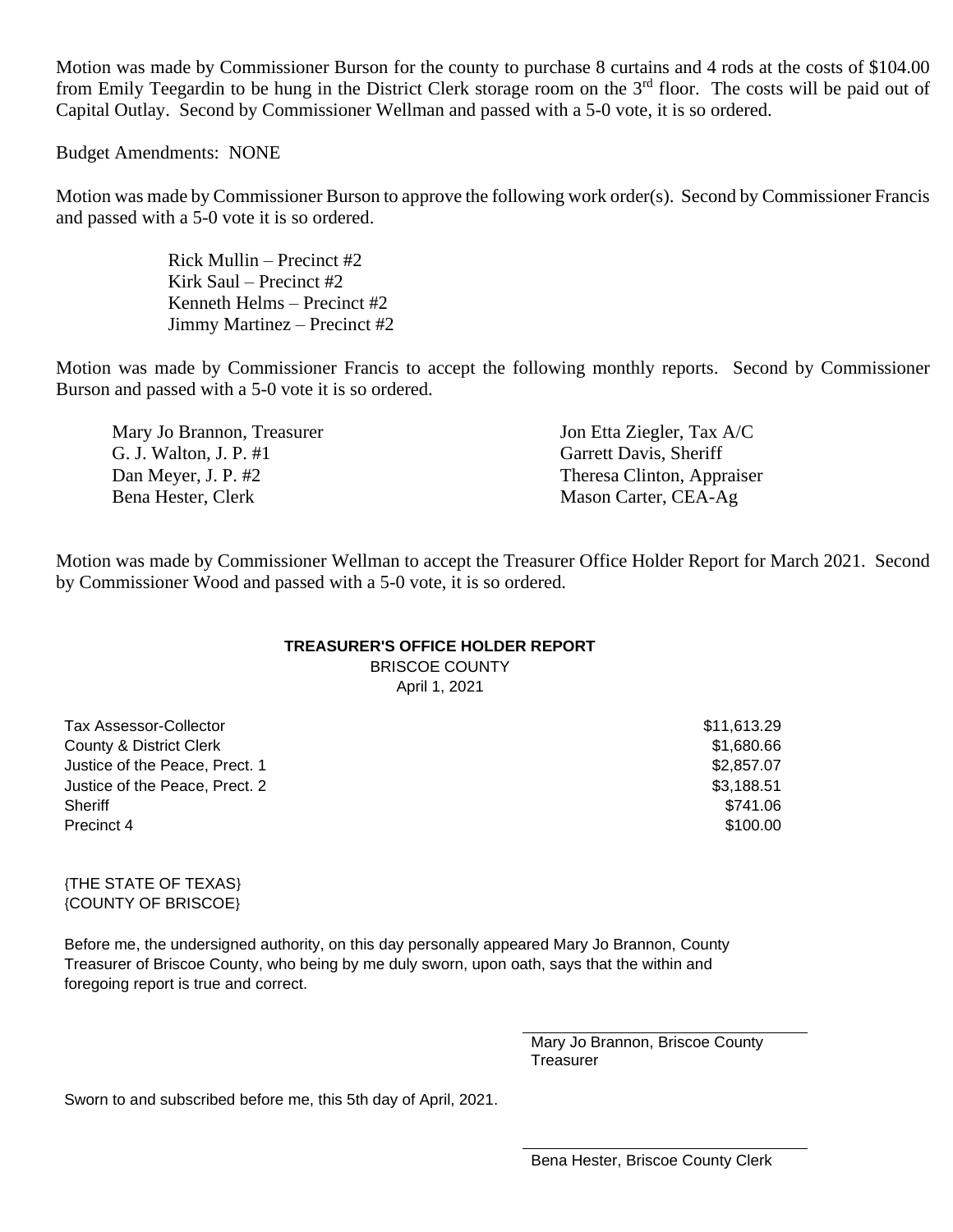Motion was made by Commissioner Wellman to sign the Commissioner's Court Affidavit for March 2021. Second by Commissioner Francis and passed with a 5-0 vote, it is so ordered.

## **COMMISSIONERS' COURT AFFIDAVIT**

In compliance with Section 114.026 of the Local Government Code, the Commissioners' Court of Briscoe County on this date has compared and examined the Monthly Report of Mary Jo Brannon, Briscoe County Treasurer. Every account is reported as required by Section 114.026 Local Government Code and the Commissioners' inspection was made in accordance with Section 114.026 of the Local Government Code.

|              |                 |                 | <b>MONTHLY REPORT FOR MARCH 2021</b> |                    |
|--------------|-----------------|-----------------|--------------------------------------|--------------------|
| <b>FUND</b>  | <b>BALANCE</b>  | <b>RECEIPTS</b> | <b>DISBURSED</b><br>\$               | <b>END BALANCE</b> |
| Gen Fund     | \$2,260,112.20  | \$178,114.32    | 107,701.90                           | \$2,330,524.62     |
| Jury Fund    | 57,812.43<br>\$ | \$<br>-         | \$                                   | 57,812.43<br>\$    |
| Prect 1      | 250,799.40<br>S | 10,345.52<br>\$ | 11,013.94<br>\$                      | 250,130.98<br>\$   |
| Prect 2      | 145,773.42<br>S | 10,980.49<br>S  | 11,084.26<br>\$                      | \$<br>145,669.65   |
| Prect 3      | 121,612.39<br>S | 10,167.14<br>\$ | 28,210.93<br>\$                      | \$<br>103,568.60   |
| Prect 4      | 100,597.70<br>S | 9,453.75<br>\$  | \$<br>6,664.01                       | 103,387.44<br>\$   |
| *Other Funds | 108,859.85      | \$<br>1,322.09  | \$<br>40.00                          | \$<br>110,141.94   |
|              |                 |                 | \$                                   |                    |

Total \$3,045,567.39 \$ 220,383.31 164,715.04 \$ 3,101,235.66 \*Balances of Other Funds that have stipulations by law as how they may be spent, and may not be included in other fund's balances.

In this regular session of Commissioners' Court of Briscoe County, the requirements of Section 114.026 Subsection C of the Local Government Code have been met and \$3,101,235.66 remains in the custody of Mary Jo Brannon, Briscoe County Treasurer.

Approved in open court this the 12th day of April 2021.

Wayne Nance, County Judge

Ken Wood, Commissioner Prect 1 and 1 Jack Wellman, Commissioner Prect 2

Danny Francis, Commissioner Prect 3 John Burson, Commissioner Prect 4

Motion was made by Commissioner Wellman to pay the monthly invoices as presented. Second by Commissioner Francis and passed with a 5-0 vote, it is so ordered.

Motion was made by Commissioner Francis to pay Jack's Automotive \$861.89 and \$27.57. Second by Commissioner Burson. Voting For: Commissioners Wood, Burson and Francis and Judge Nance. Abstaining: Commissioner Wellman. Motion passed.

Motion was made by Commissioner Burson to pay the salaries and line items. Second by Commissioner Francis and passed with a 5-0 vote it is so ordered.